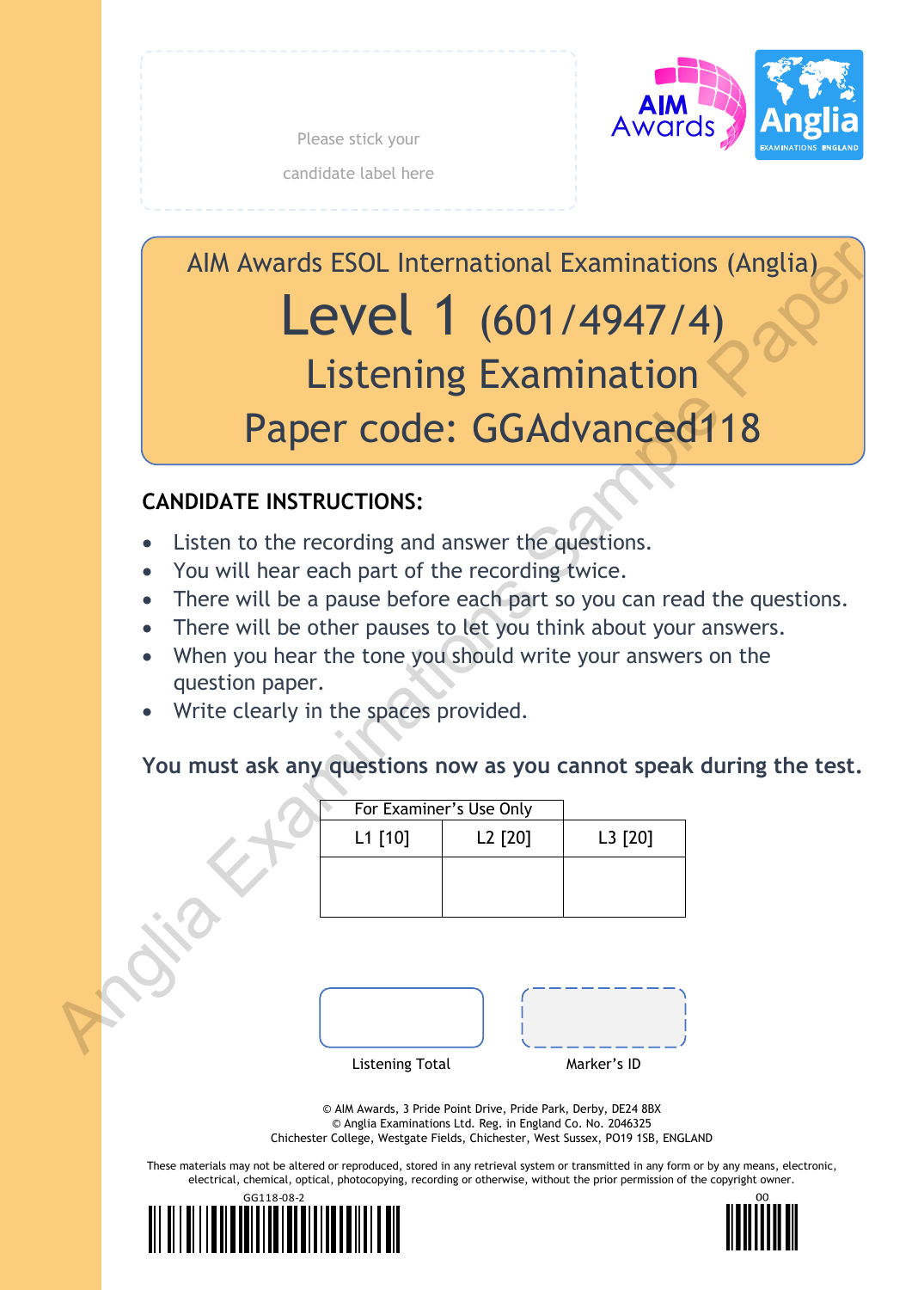### **Section L1 (10 marks) Listen and complete the notes that the woman makes on the paper***.*

Marks Awarded

|              | To get library card, bring:                                  | Winton Library |                   |       |
|--------------|--------------------------------------------------------------|----------------|-------------------|-------|
|              | $(a)$ (e.g.) driving licence /                               |                |                   |       |
|              | b) (1) or phone bill.                                        |                |                   |       |
|              | If not, letter from (2)                                      |                |                   |       |
|              | Children's cards - need to bring birth certificate or<br>(3) |                |                   |       |
|              | Library closed all day on (4)                                |                |                   |       |
|              | Opening hours: 9 am to (5)                                   |                | pm                |       |
| (except wed) |                                                              |                |                   |       |
|              | can borrow up to (6)                                         |                | books for 3 weeks |       |
|              | Have DVDs - max 2 days + cost $(7)$ $\epsilon$               |                |                   | each. |
|              | Activities for children: (8) ____________________ every week |                |                   |       |
|              | For children under $5 =$ free                                |                |                   |       |
|              | When? (9)                                                    |                |                   |       |



10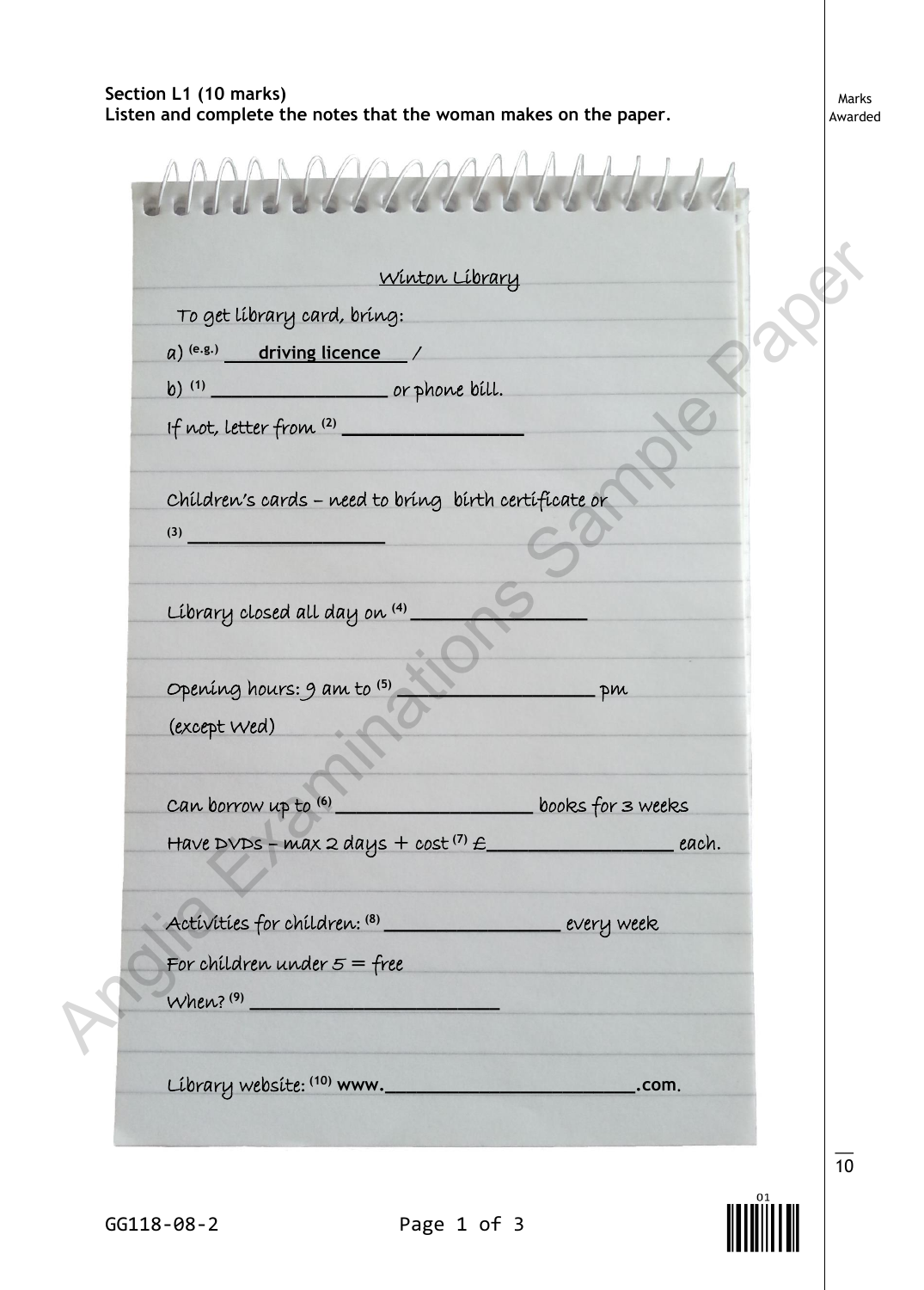#### **Section L2 (20 marks)**

**You are going to hear someone reading the news. From the information you hear, you must tick () whether the statements are true or false, or the speaker doesn't**  say. Remember that to be true a statement must be correct in every detail, **according to what you hear. There will now be a 20 second pause to allow you to read the questions.**

Marks Awarded

|     |                                                   | <b>True</b> | False | Doesn't<br>say |  |
|-----|---------------------------------------------------|-------------|-------|----------------|--|
| 1.  | The thief broke a window to get in.               |             |       |                |  |
| 2.  | He was trapped for over half an hour.             |             |       |                |  |
| 3.  | The thief phoned the police.                      |             |       |                |  |
| 4.  | Peggy was in space for over 534 days.             |             |       |                |  |
| 5.  | Peggy is now 57 years old.                        |             |       |                |  |
| 6.  | She commanded the ISS in 2007.                    |             |       |                |  |
| 7.  | The zoo has two baby elephants.                   |             |       |                |  |
| 8.  | The successful applicant must have a degree.      |             |       |                |  |
| 9.  | Pictures of all the elephants are on the website. |             |       |                |  |
| 10. | The south will be dry this evening.               |             |       | 20             |  |